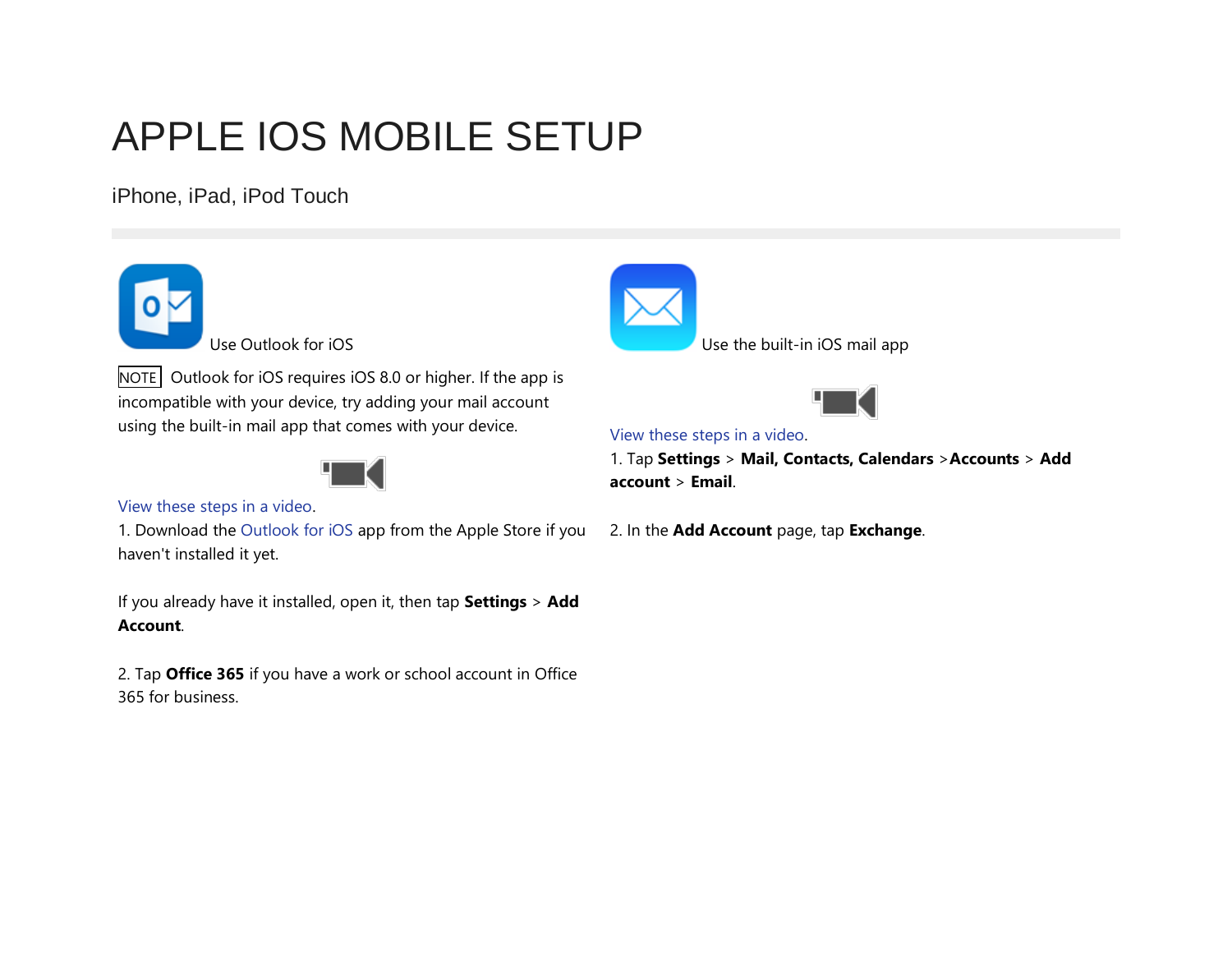

3. Type your full email address, for example [samson@ucdenver.edu,](mailto:samson@ucdenver.edu) type your password, and then tap **Sign in**.

 $TIP$  If you get a time-out message, your password or other information might be incorrect. Retype the information, and then try again.

 $\vert$ NOTE  $\vert$  If you previously selected Exchange to set up your account you may receive a message about security upgrades and you'll need to re-sign in. Follow the prompts and sign in with your full email address and password.

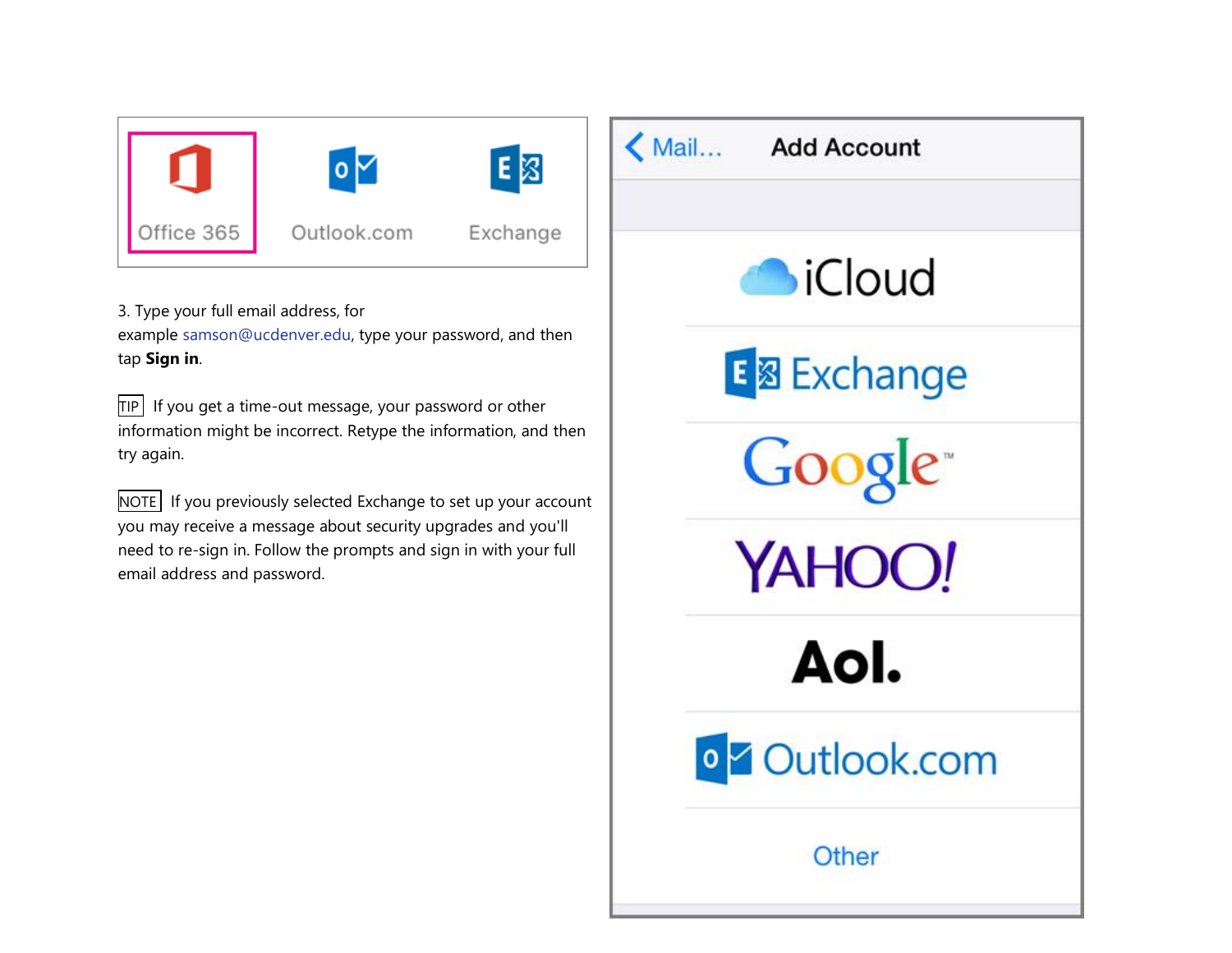| Use Outlook for iOS                                                                            | Use the built-in iOS mail app                                                                                  |             |
|------------------------------------------------------------------------------------------------|----------------------------------------------------------------------------------------------------------------|-------------|
| $\ast \blacksquare$<br>No Service $\hat{\bm{\tau}}$<br>2:11 PM<br>Office $365$<br>$\leftarrow$ | 3. Enter your full email address, for<br>example samson@ucdenver.edu, and your password, and then<br>tap Next. |             |
| <b>C</b> Office 365                                                                            | Cancel<br><b>Exchange</b>                                                                                      | <b>Next</b> |
| tony@contoso.com                                                                               |                                                                                                                |             |
|                                                                                                | Email<br>tony@contoso.com                                                                                      |             |
| Sign in                                                                                        | <br>Password                                                                                                   |             |
| Can't access your account?                                                                     | Description Exchange                                                                                           |             |
| Microsoft<br>© 2016 Microsoft<br>Terms of use Privacy & Cookies                                | Exchange Device ID                                                                                             |             |
| Not a Office 365 account?                                                                      | 4. By default, Mail, Contacts, and Calendarinformation are<br>synchronized. Tap Save.                          |             |

**Next**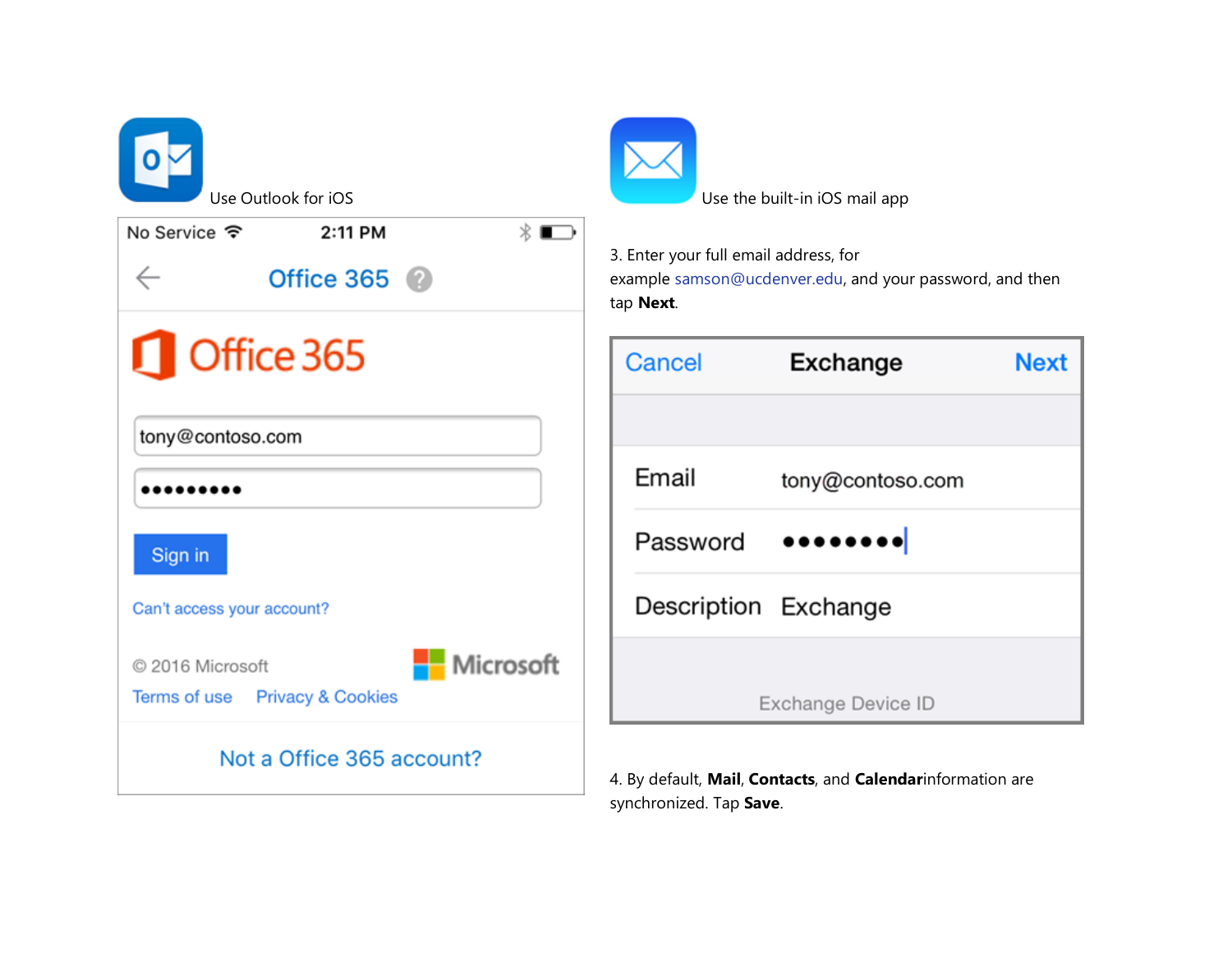

4. Select **Yes** to let the app access your info. Outlook for iOS begins syncing.

5. Tap one of the icons to view your calendar, files, or contacts in the app.



6. To learn more about using Outlook for iOS, tap **Settings** > **Help**. Or, see [Frequently asked questions about](https://support.office.com/en-us/learn/outlook-for-ios-and-android-faq)  [Outlook for iOS and Android](https://support.office.com/en-us/learn/outlook-for-ios-and-android-faq)

## **Add another account**

1. You can have more than one email account in Outlook for iOS. Tap **Settings** > **+ Add Account**.

2. Go back to the top of this page and [select the type of account](https://support.office.com/en-ca/article/select-the-type-of-account-you-want-to-add-b2de2161-cc1d-49ef-9ef9-81acd1c8e234)  [you want to add.](https://support.office.com/en-ca/article/select-the-type-of-account-you-want-to-add-b2de2161-cc1d-49ef-9ef9-81acd1c8e234)

#### **Delete an account**

## 1. Tap **Settings**.

2. Tap the account you want to delete.



Use Outlook for iOS **Use the built-in iOS** mail app

5. If you're prompted to create a passcode, tap **Continue** and type a numeric passcode. If you're prompted and don't set up a passcode, you can't view this account on your device. You can also set up a passcode later in your settings.

Not working? Make sure you entered your email and password correctly and try again. You can also try setting the account up manually following the steps in the section [Set up IMAP or POP](https://support.office.com/en-ca/article/Set-up-email-on-iPhone-iPad-or-iPod-Touch-b2de2161-cc1d-49ef-9ef9-81acd1c8e234#BKMK_IMAPorPOP)  [email accounts,](https://support.office.com/en-ca/article/Set-up-email-on-iPhone-iPad-or-iPod-Touch-b2de2161-cc1d-49ef-9ef9-81acd1c8e234#BKMK_IMAPorPOP) but selecting this method will only add your email, not your calendar or contacts. Learn about other Office 365 resources for iOS in the **See Also** section at the bottom of this page.

## *Learn about other [Office](https://support.office.com/en-ca/article/Office-365-iOS-apps-7dabb6cb-0046-40b6-81fe-767e0b1f014f#bkmk_ios)*